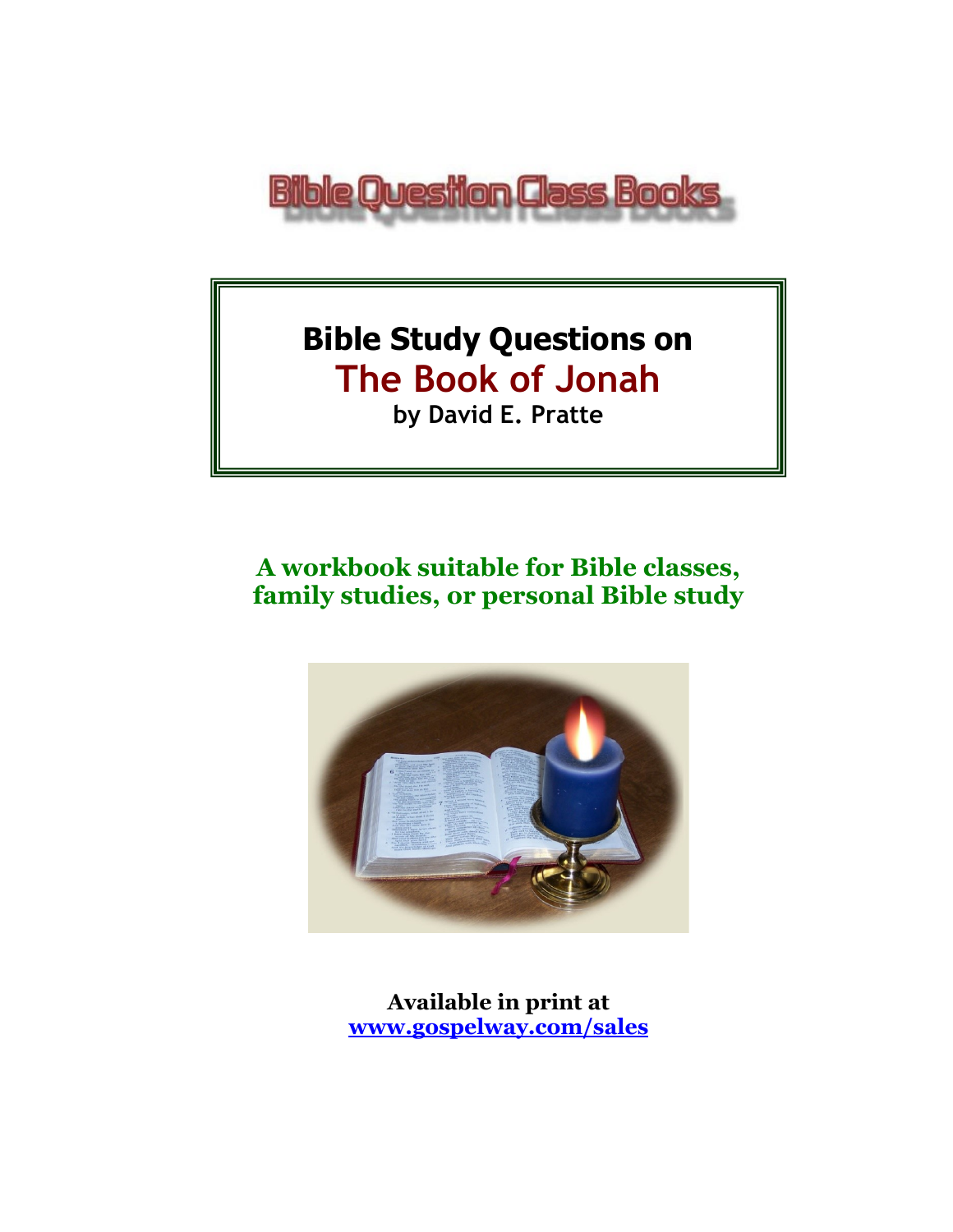#### *Bible Study Questions on the Book of Jonah: A workbook suitable for Bible classes, family studies, or personal Bible study*

© Copyright David E. Pratte, 2019 All rights reserved

ISBN-

**Printed books, booklets, and tracts available at [www.gospelway.com/sales](https://www.gospelway.com/sales) Free Bible study articles online at [www.gospelway.com](http://www.gospelway.com/) Free Bible courses online at [www.biblestudylessons.com](http://www.biblestudylessons.com/) Free class books at [www.biblestudylessons.com/classbooks](http://www.biblestudylessons.com/classbooks) Free commentaries on Bible books at [www.biblestudylessons.com/commentary](https://www.biblestudylessons.com/commentary) Contact the author at [www.gospelway.com/comments](http://www.gospelway.com/comments)**

**Note carefully: No teaching in any of our materials is intended or should ever be construed to justify or to in any way incite or encourage personal vengeance or physical violence against any person.**

### **"He who glories, let him glory in the Lord" – 1 Corinthians 1:31**

### **Front Page Photo**

Scripture quotations are generally from the New King James Version (NKJV), copyright 1982, 1988 by Thomas Nelson, Inc. used by permission. All rights reserved.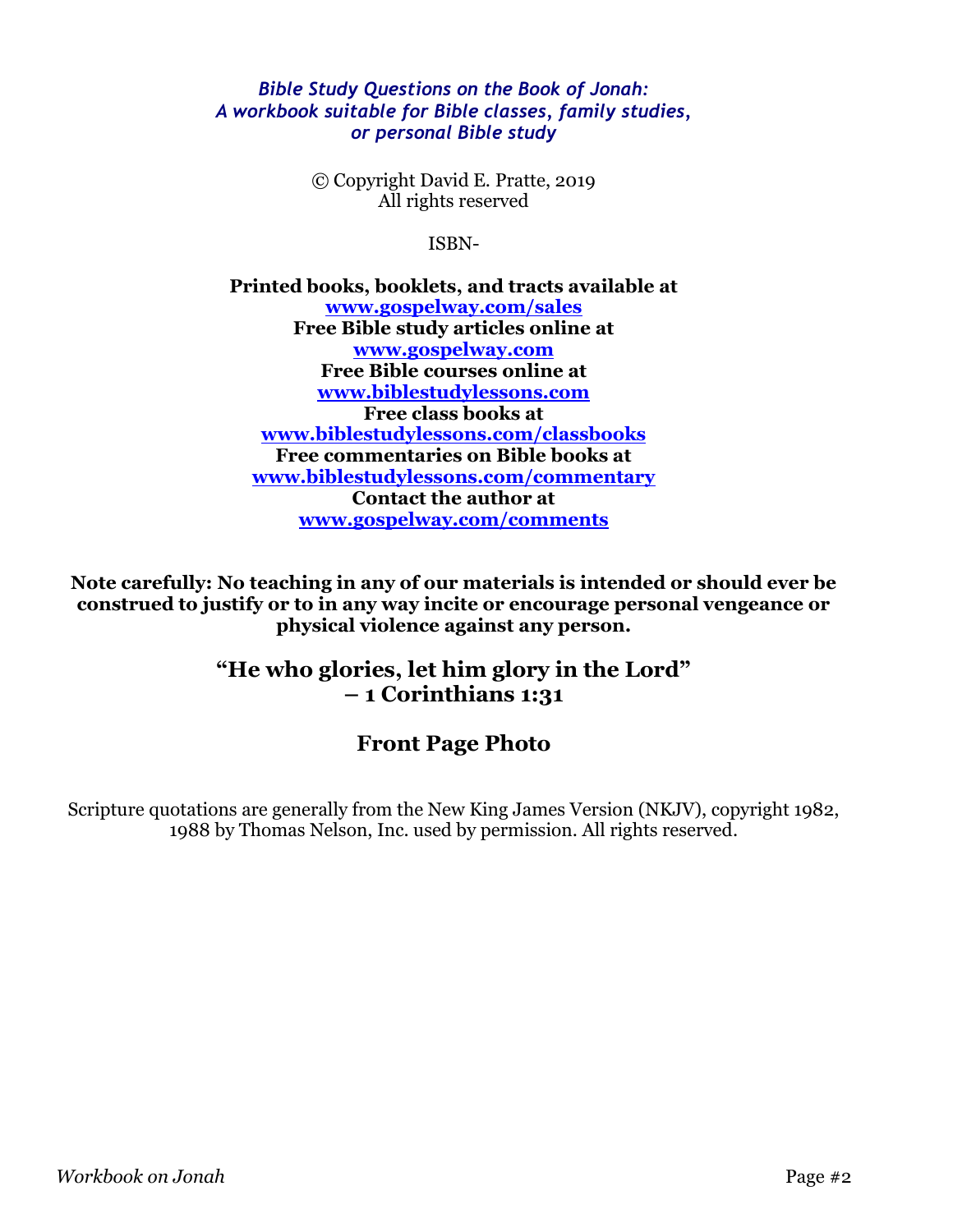### **Other Books by the Author**

#### **Topical Bible Studies**

*Growing a Godly Marriage & Raising Godly Children Why Believe in God, Jesus, and the Bible? (evidences) The God of the Bible (study of the Father, Son, and Holy Spirit) Grace, Faith, and Obedience: The Gospel or Calvinism? Kingdom of Christ: Future Millennium or Present Spiritual Reign? Do Not Sin Against the Child: Abortion, Unborn Life, & the Bible True Words of God: Bible Inspiration and Preservation*

#### **Commentaries on Bible Books**

*Genesis Joshua and Ruth Judges 1 Samuel 2 Samuel Ezra, Nehemiah, and Esther Job Proverbs Gospel of Mark* 

*Gospel of John Acts Romans Ephesians Philippians and Colossians Hebrews James and Jude 1 & 2 Peter*

#### **Bible Question Class Books**

*Genesis Joshua and Ruth Judges 1 Samuel 2 Samuel Ezra, Nehemiah, and Esther Job Proverbs Ecclesiastes Isaiah Gospel of Matthew Gospel of Mark*

*Gospel of Luke Gospel of John Acts Romans 1 Corinthians 2 Corinthians and Galatians Ephesians and Philippians Colossians, 1&2 Thessalonians 1 & 2 Timothy, Titus, Philemon Hebrews General Epistles (James - Jude) Revelation*

#### **Workbooks with Study Notes**

*Jesus Is Lord: Workbook on the Fundamentals of the Gospel of Christ Following Jesus: Workbook on Discipleship God's Eternal Purpose in Christ: Workbook on the Theme of the Bible*

*The Family Reading Booklist*

#### **Visit our website at [www.gospelway.com/sales](https://www.gospelway.com/sales) to see a current list of books in print.**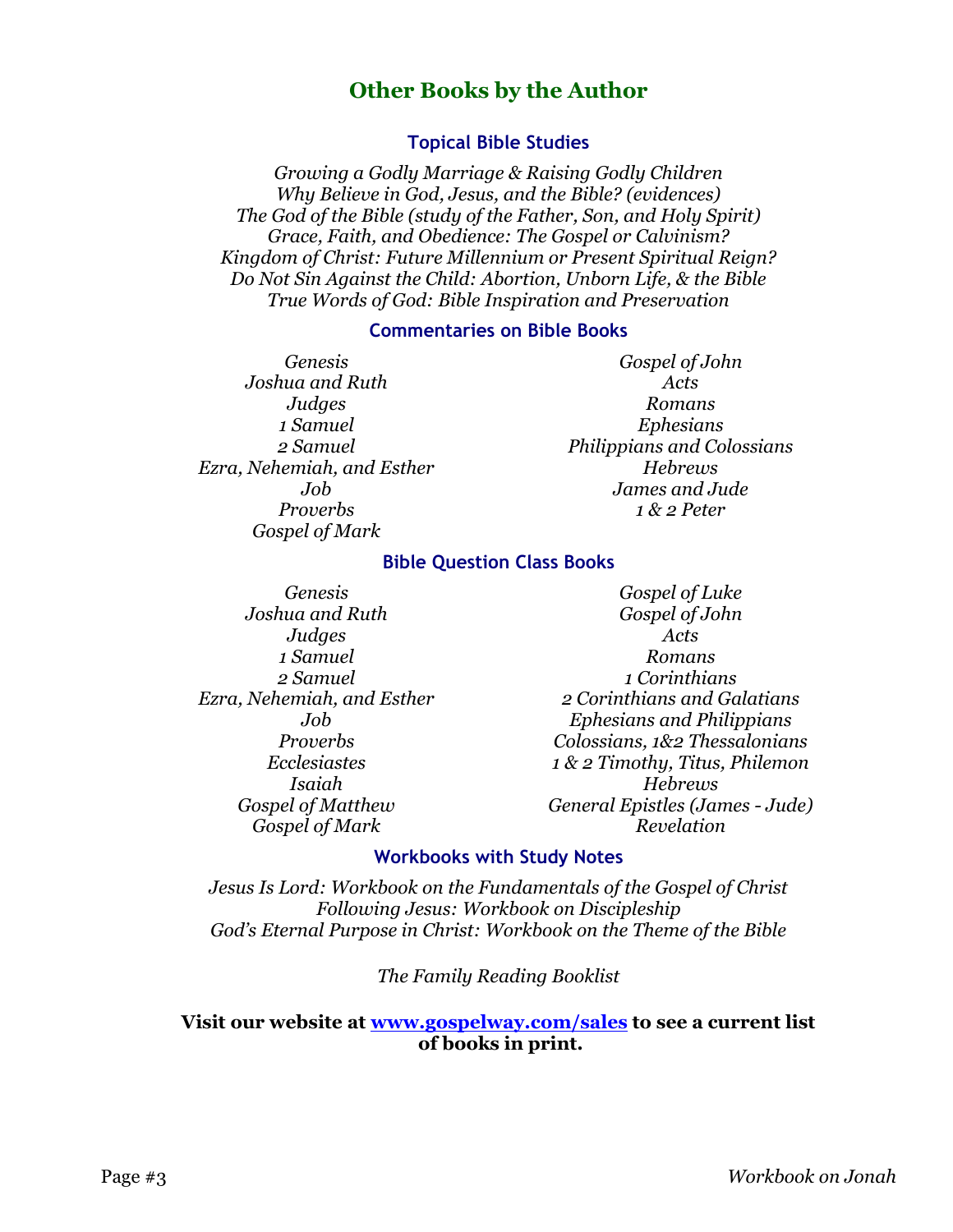### **Bible Study Questions on the Book of Jonah**

Introduction:

This workbook was designed for Bible class study, family study, or personal study. The class book is suitable for teens and up. The questions contain minimal human commentary, but instead urge students to study to understand Scripture.

Enough questions are included for teachers to assign as many questions as they want for each study session. Studies may proceed at whatever speed and depth will best accomplish the needs of the students.

Questions labeled "think" are intended to encourage students to apply what they have learned. When questions refer to a map, students should consult maps in a Bible dictionary or similar reference work or in the back of their Bibles. (Note: My abbreviation "*b/c/v*" means "book, chapter, and verse.")

For class instruction, I urge teachers to assign the questions as homework so students come to class prepared. Then let class time consist of *discussion* that focuses on the Scriptures themselves. Let the teacher use other Scriptures, questions, applications, and comments to promote productive discussion, not just reading the questions to see whether they were answered "correctly." Please, do *not* let the class period consist primarily of the following: "Joe, will you answer number 1?" "Sue, what about number 2?" Etc.

I also urge students to emphasize the *Bible* teaching. Please, do not become bogged down over "What did the author mean by question #5?" My meaning is relatively unimportant. The issue is what the Bible says. Concentrate on the meaning and applications of Scripture. If a question helps promote Bible understanding, stay with it. If it becomes unproductive, move on.

The questions are not intended just to help students understand the Scriptures. They are also designed to help students learn good principles of Bible study. Good Bible study requires defining the meaning of keywords, studying parallel passages, explaining the meaning of the text clearly, making applications, and defending the truth as well as exposing religious error. I have included questions to encourage students to practice all these study principles.

Finally, I encourage plain applications of the principles studied. God's word is written so souls may please God and have eternal life. Please study it with the respect and devotion it deserves! For whatever good this material achieves, to God be the glory.

#### **Bible study commentary and notes to accompany many of our workbooks are available at [www.gospelway.com/sales](https://www.gospelway.com/sales)**

© David E. Pratte, April 22, 2021

**Workbooks, commentaries, and topical studies for sale in print at [www.gospelway.com/sales](https://www.gospelway.com/sales)**

**To join our mailing list to be informed of new books or special sales, contact the author at [www.gospelway.com/comments](http://www.gospelway.com/comments)**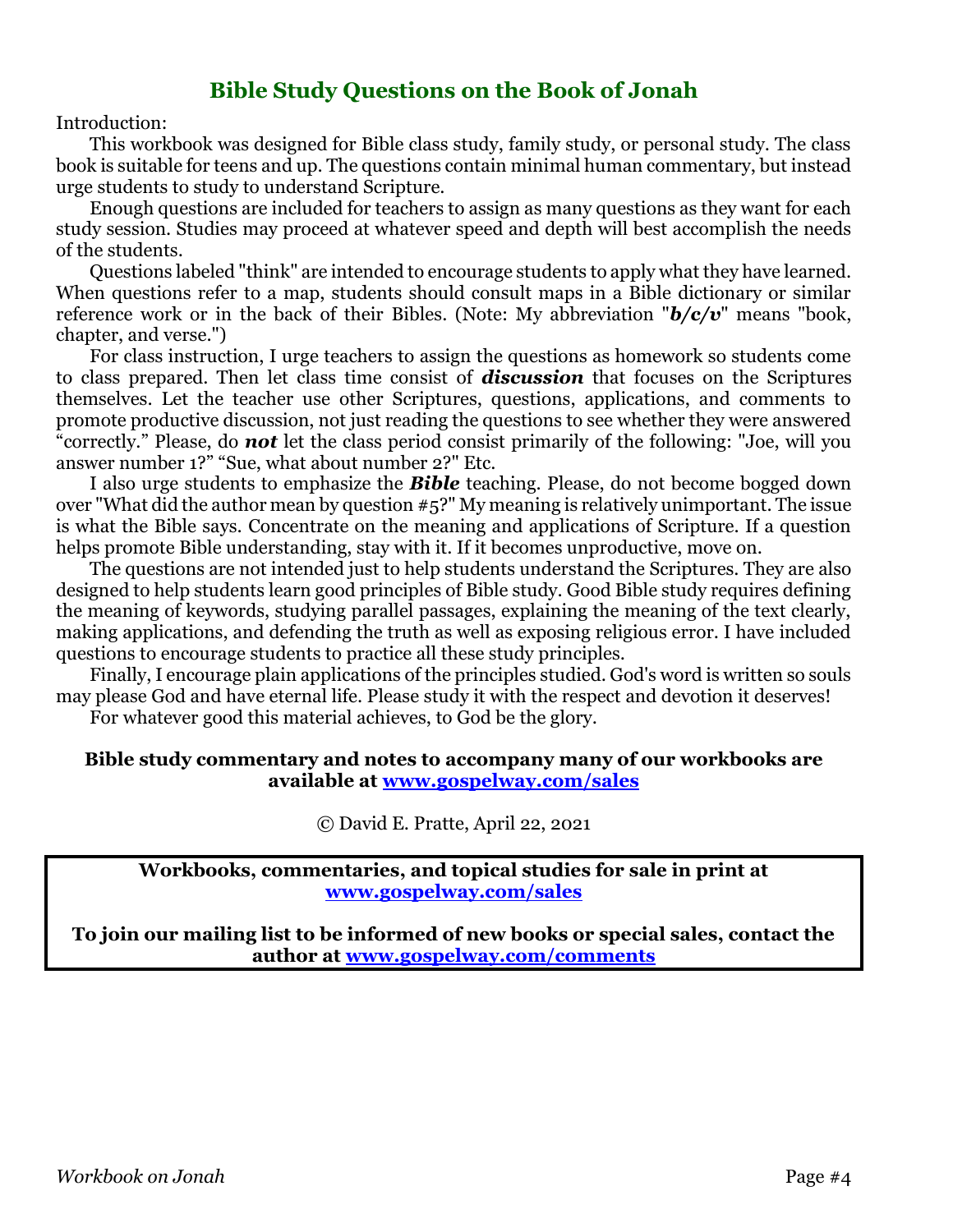Read Jonah 1, then answer the following questions. If you need help, consult a Bible dictionary or similar reference work.

1. Who was the inspired author of the book – 1:1? What is told about his background? (See also 2 Kings 14:25.)

2. When did Jonah prophesy? (Note 2 Kings 14:23-25. Think: What other prophets wrote during this period?)

3. Skim the book of Jonah and state its theme.

4. Where is Jonah mentioned and what is stated about him outside his own book?

5. *Case Study:* Many skeptics doubt the story of Jonah because of its miraculous aspects. How do other references to the story help us answer the skeptics?

6. How does 1:1 state that Jonah was directly inspired? List other similar *passages*.

7. What command did God give Jonah in 1:2? What reason did God give?

8. *Special Assignment:* Summarize what you can learn about Nineveh. Why might Jonah have not wanted to preach to Nineveh?

9. What can God's command to Jonah teach us about the work of preachers and God's love for the lost?

10. List other *passages* about the need to rebuke sinners for their sins.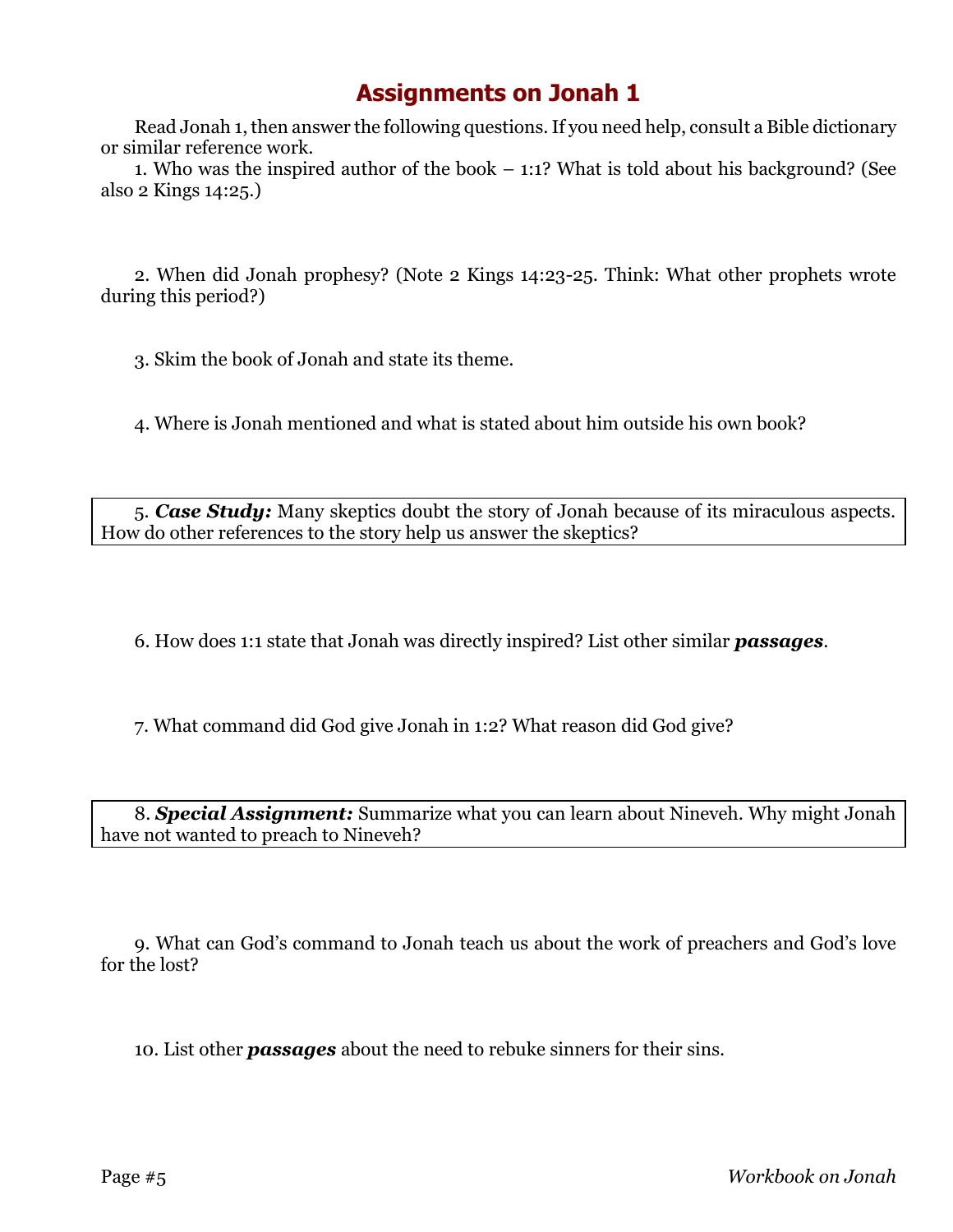11. What can we learn from the command to Jonah about God's concern for Gentiles. List other *passages* showing that God wants all people to be saved.

12. How did Jonah respond to God's command – 1:3? Where is Tarshish (see a *map*)?

13. What reason is given for the way Jonah responded?

14. What did God do, and what was the result – 1:4?

15. What did the sailors do to deal with the problem – 1:5?

16. What was Jonah doing, and what did the captain say to him  $-$  1:5,6? (Think: What can we learn from the fact a heathen idol worshiper had to urge a prophet of God to pray?)

17. What did the sailors do next, and what was the result  $-1:7$ ?

18. *Special Assignment:* List other *passages* about casting lots and explain the significance. Why would it have worked? Should this method still be used today? Explain.

19. What did the sailors ask Jonah – 1:8?

20. What information did he give them – 1:9,10?

*Workbook on Jonah* Page #6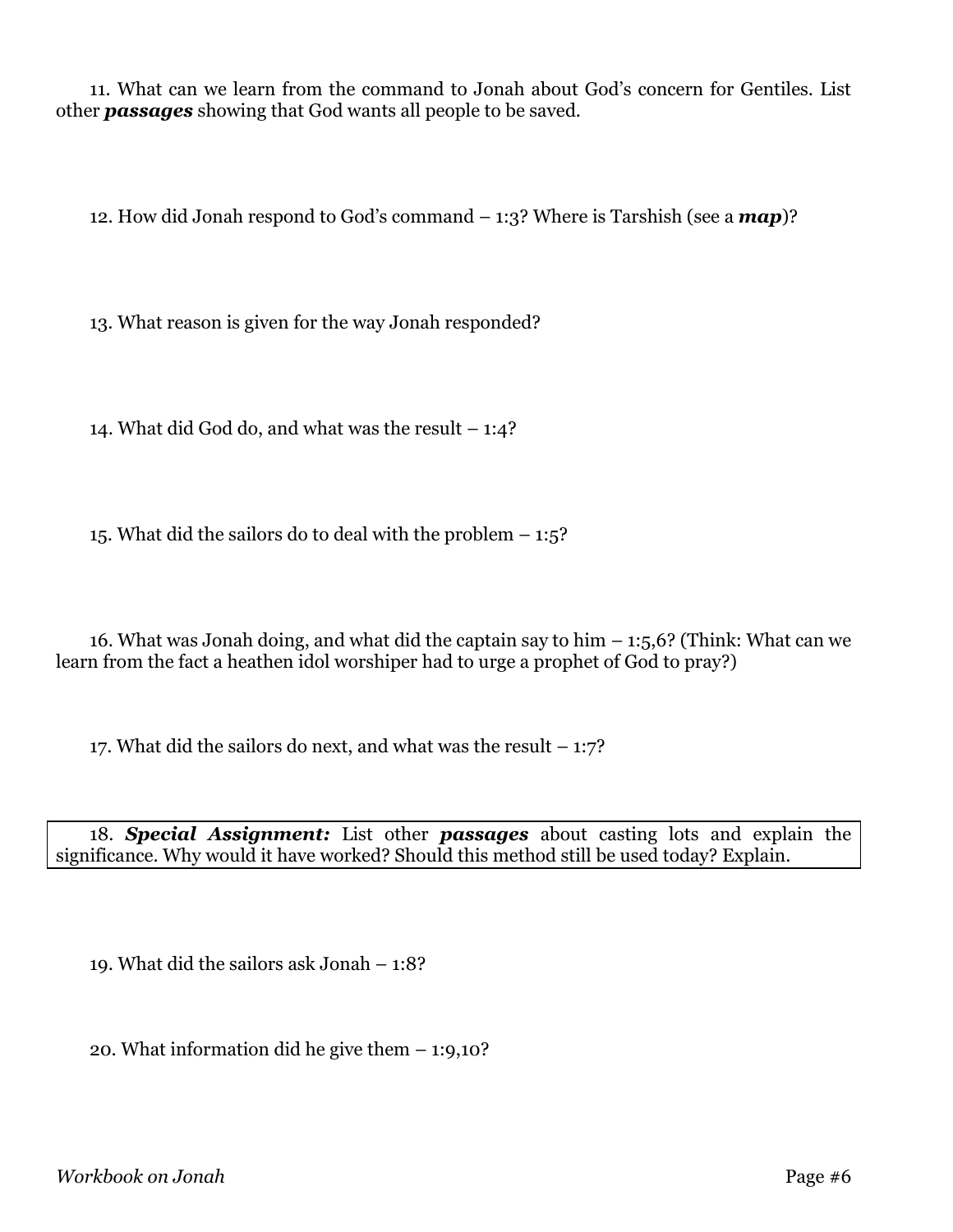22. What question did the men ask Jonah then – 1:11?

23. What answer did Jonah give – 1:12? (Think: Would this be cruel to do? Explain.)

24. What effort did the men make in 1:13, and what was the result?

25. What did the men pray in 1:14, and what was the purpose of the prayer?

26. What did the men do with Jonah, and what was the result – 1:15?

27. How did the men react to what happened – 1:16?

28. What did God do about Jonah according to 1:17?

29. *Application*: List some ways that people today attempt to avoid their responsibilities to God.

30. List other *passages* about hiding or attempting to escape from God.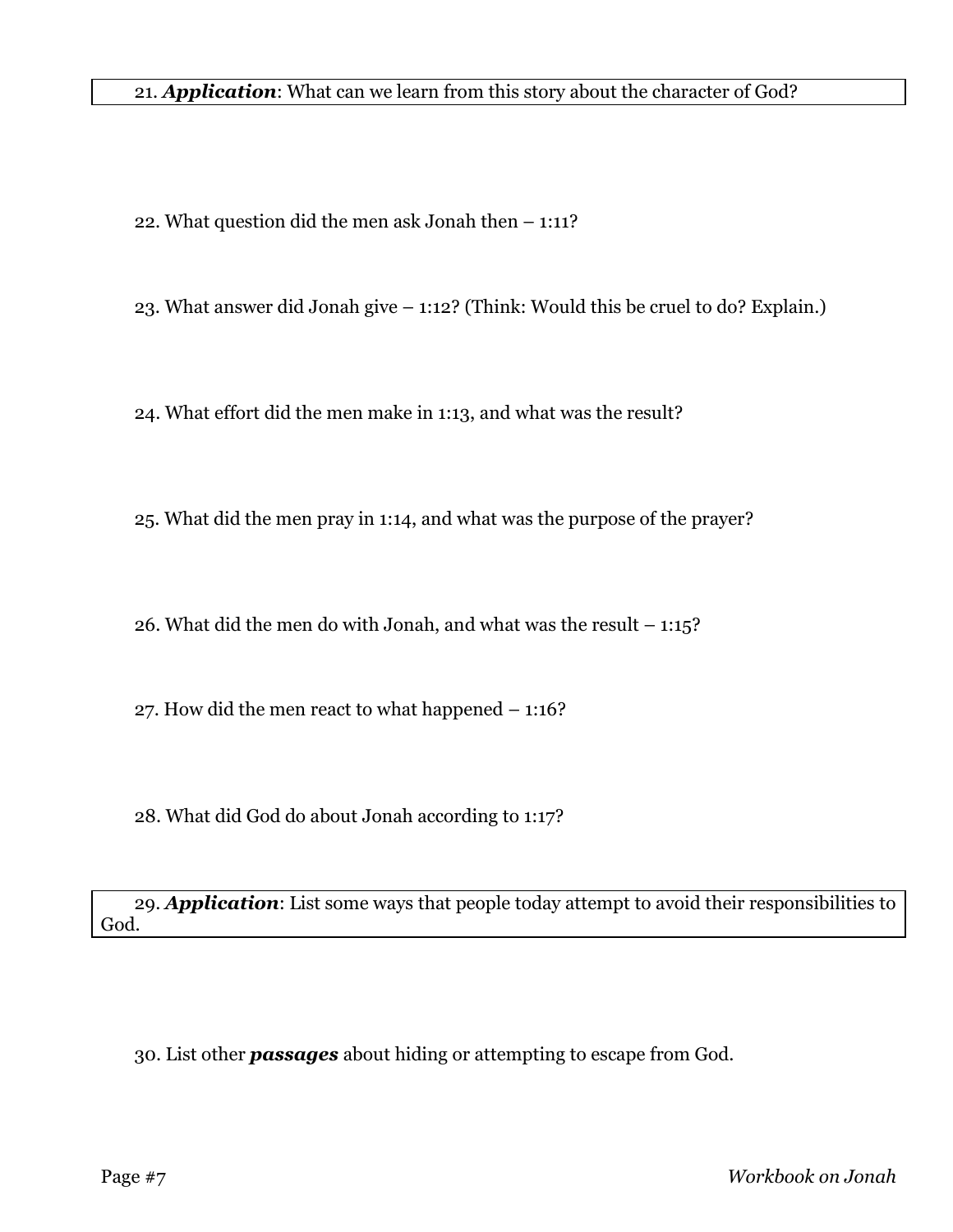Read Jonah 2, then answer the following questions. 1. How long was Jonah inside the fish  $-1:17$ ?

2. What did Jonah do inside the fish – 2:1?

3. *Special Assignment:* List other Bible examples in which God did miracles involving the use of an animal.

4. Why did Jonah say that he cried to the Lord – 2:2?

5. Where did he say that he was? Study and explain the meaning of Sheol.

6. What did Jonah say that God had done to him – 2:3?

7. *Special Assignment:* Explain why this would have been a frightening experience for Jonah.

8. How did Jonah describe his circumstances in 2:5?

9. What did Jonah feel that God had done to him – 2:4?

10. Yet how did he respond? Explain.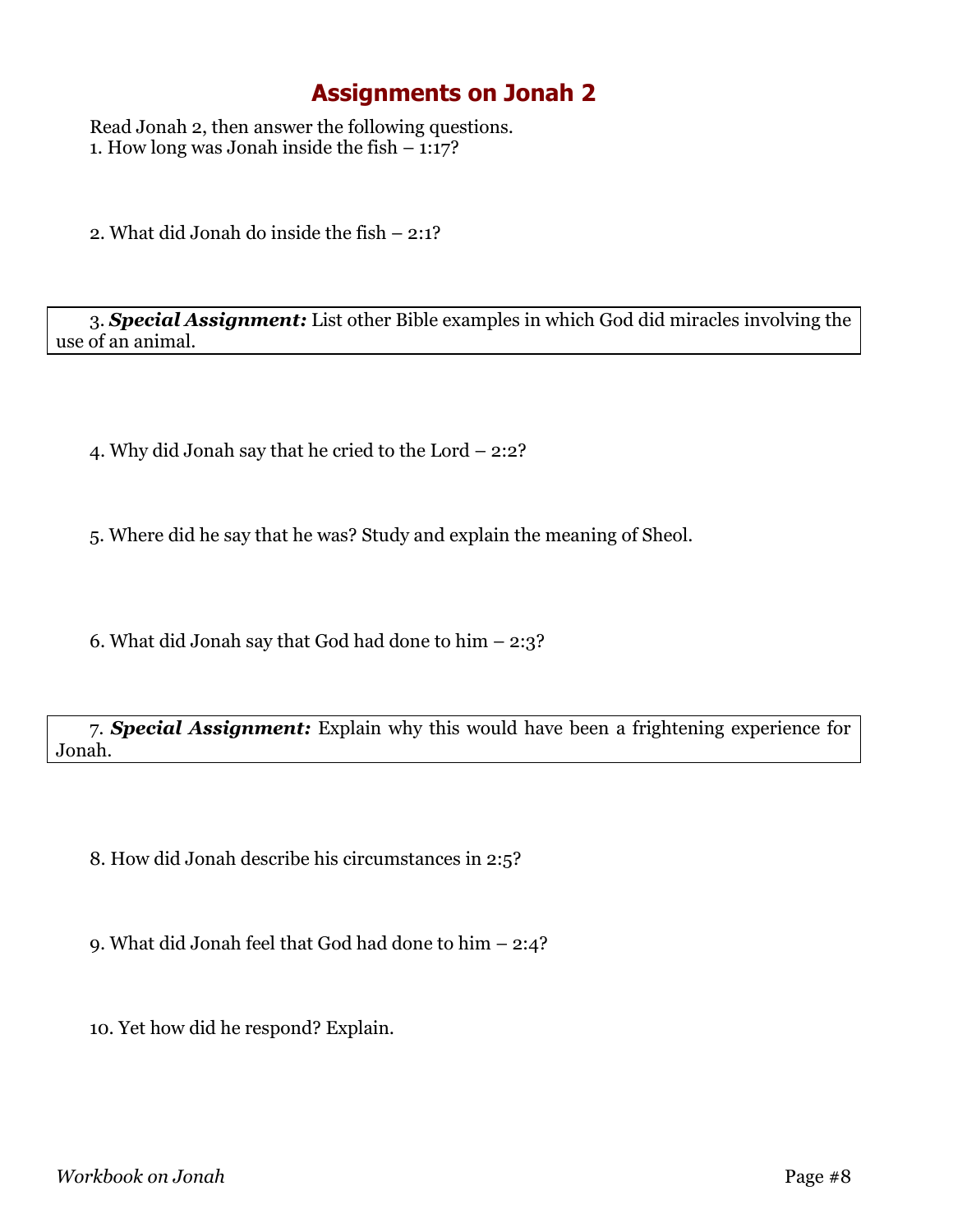11. How did Jonah describe where he went – 2:6?

12. What happened to him then  $-2:7$ ?

13. What did God do in response – 2:6,7?

14. Why did Jonah decide it was a mistake to trust in idols – 2:8?

15. *Application*: What are some things other than God in which people today trust, and why is this mistake similar to idolatry?

16. What did Jonah decide he would do – 2:9?

17. Explain how Jonah's statement demonstrates his repentance.

18. *Special Assignment:* Explain how Jonah's experience would have taught him the importance of gratitude and trust and obedience toward God.

19. What did God do when Jonah prayed and expressed his repentance – 2:10?

20. *Special Assignment:* How would you respond to people who doubt that a person could survive inside a fish as described in the story of Jonah?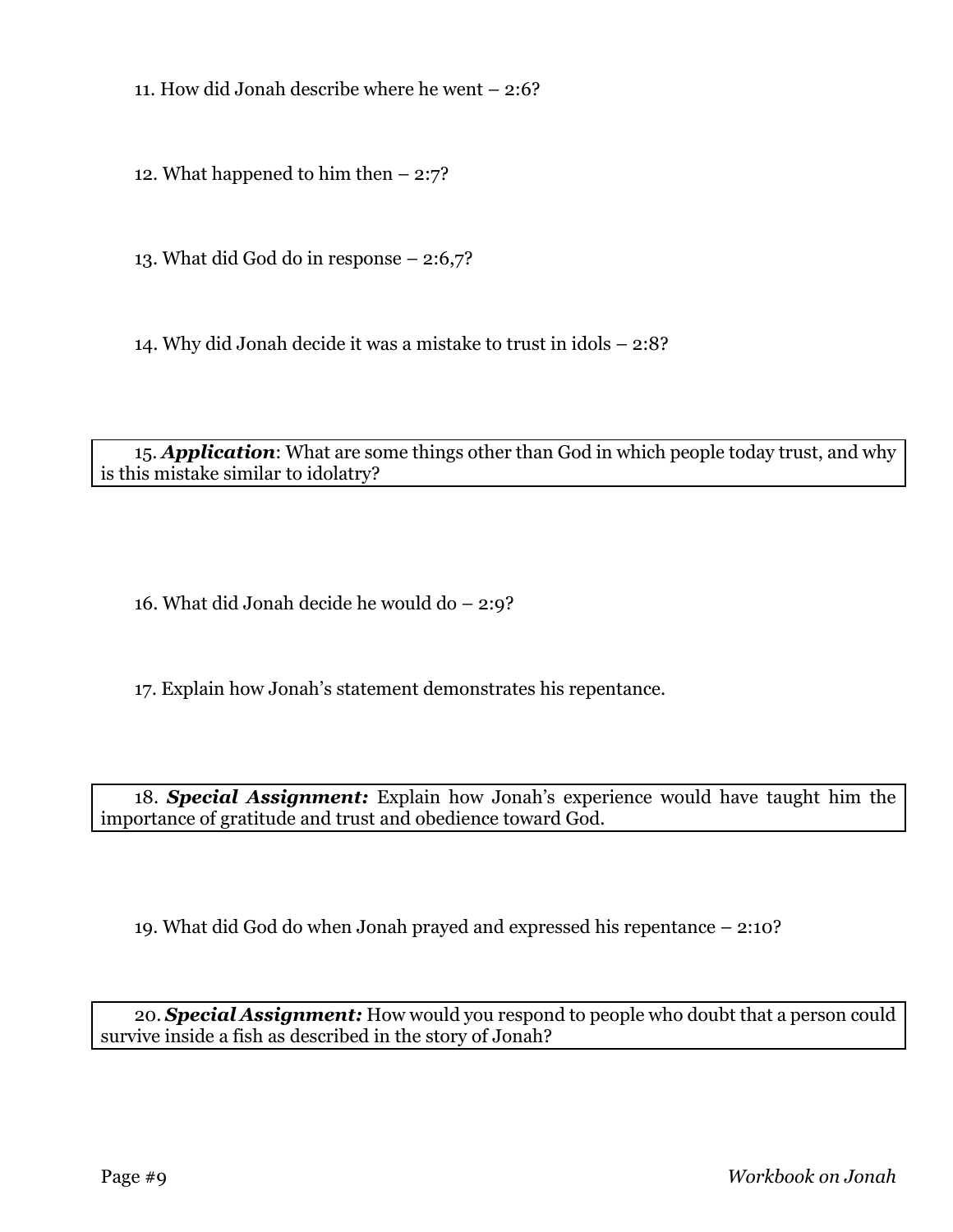Read Jonah 3, then answer the following questions. 1. What instruction did God once again give to Jonah – 3:1,2?

2. What can we learn from this about the responsibility of preachers?

3. How is the size of Nineveh described – 3:3?

4. What message did Jonah preach to Nineveh – 3:4?

#### 5. *Application*: What can we learn from the fact that God gave the city forty days?

6. How did the people of Nineveh respond to Jonah's message – 3:5?

7. How did the king respond – 3:6?

8. What proclamation did the king make – 3:7?

9. What is indicated by the reaction of the people and the king?

10. What did the king tell the people to do according to 3:8?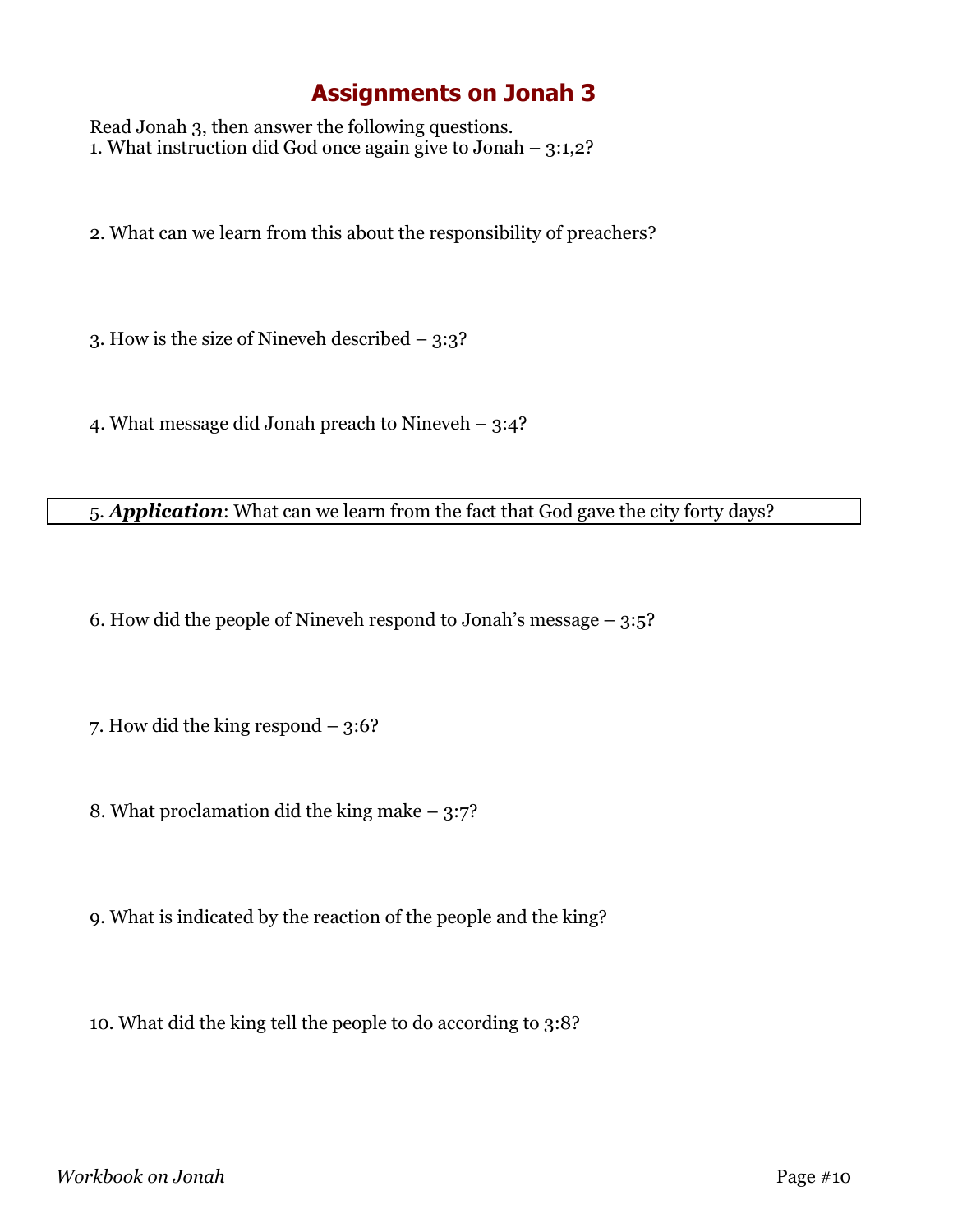11. What reason did the king give for why the people should do these things – 3:9?

12. List other *passages* about the wrath of God.

13. How did Jesus describe the reaction of the people of Nineveh according to Matthew 12:41?

14. What did God do when he saw the response of the people – 3:10?

15. What does this teach us about the nature of God?

16. List other *passages* of Scripture about the importance of repentance.

17. *Application*: What can we learn from this example about what it means to repent?

18. What can we learn about what must come before repentance? List other similar *passages* of Scripture.

19. *Special Assignment:* Explain the relationship between sorrow and repentance. Give Scripture to prove your answer.

20. *Application*: List and explain other Scriptures that show what a person must do after repentance to be forgiven of sins under the gospel.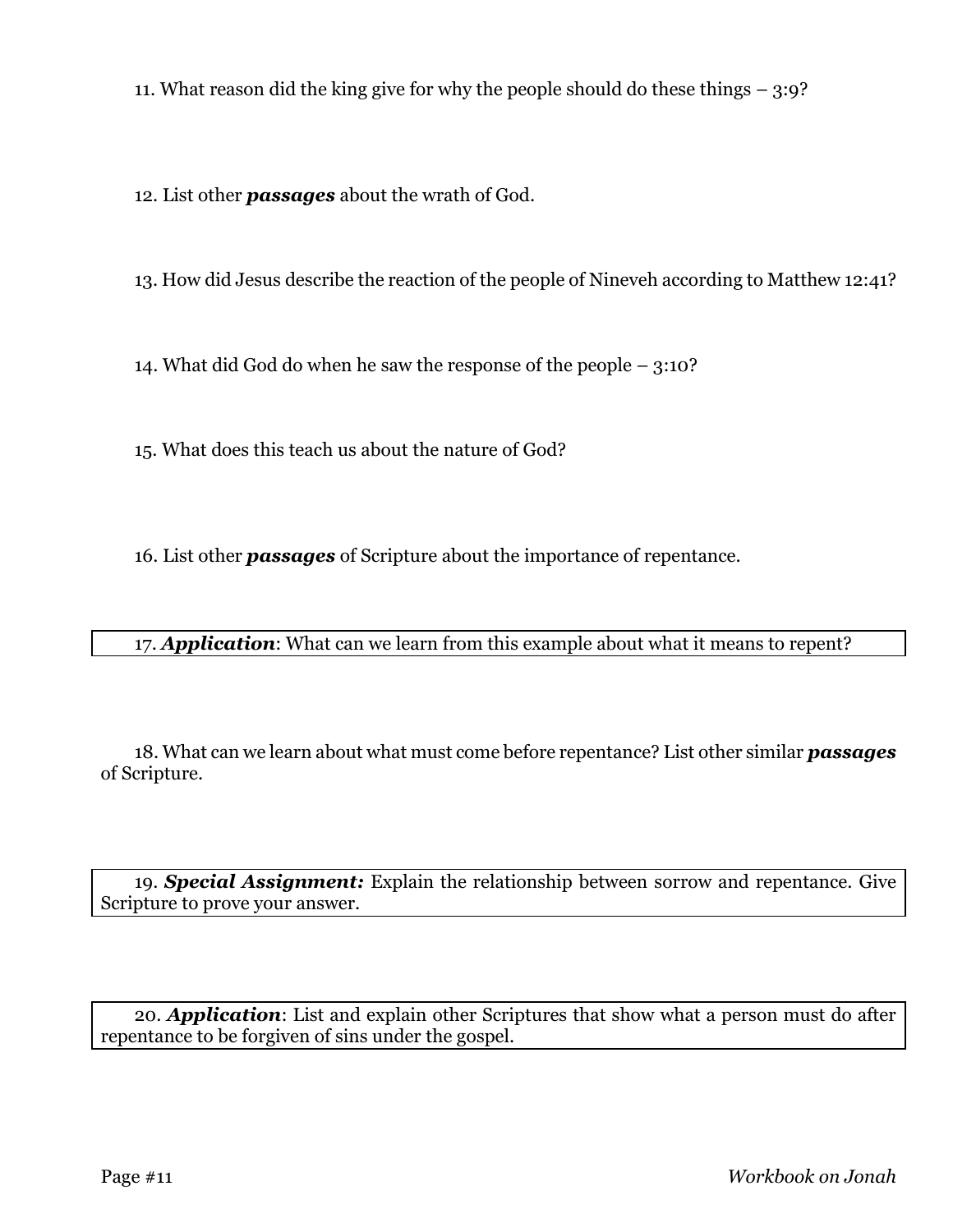Read Jonah 4, then answer the following questions. 1. How did Jonah respond to the repentance of the people of Nineveh – 4:1?

2. What reason did he give for his response in 4:2? (Think: Why might Jonah have objected to the fact that God showed mercy to the people of Nineveh?)

3. How strongly did he describe his reaction – 4:3?

4. List other *passages* about the grace and mercy of God.

5. *Application*: Explain how Jonah's attitude differed from what should be expected of a preacher when so many people are converted in response to his preaching.

6. *Application*: God had showed mercy in sparing Jonah. What can we learn about Jonah's attitude when God spared him compared to his attitude when God spared Nineveh?

7. What question did God ask Jonah in 4:4?

8. What did Jonah do, and what was his purpose – 4:5?

#### 9. 4:6-8 name three things that God prepared. List them, and for each one tell what it did.

| <b>What God Prepared</b> | What It Did |
|--------------------------|-------------|
|                          |             |
|                          |             |
|                          |             |
|                          |             |
|                          |             |
|                          |             |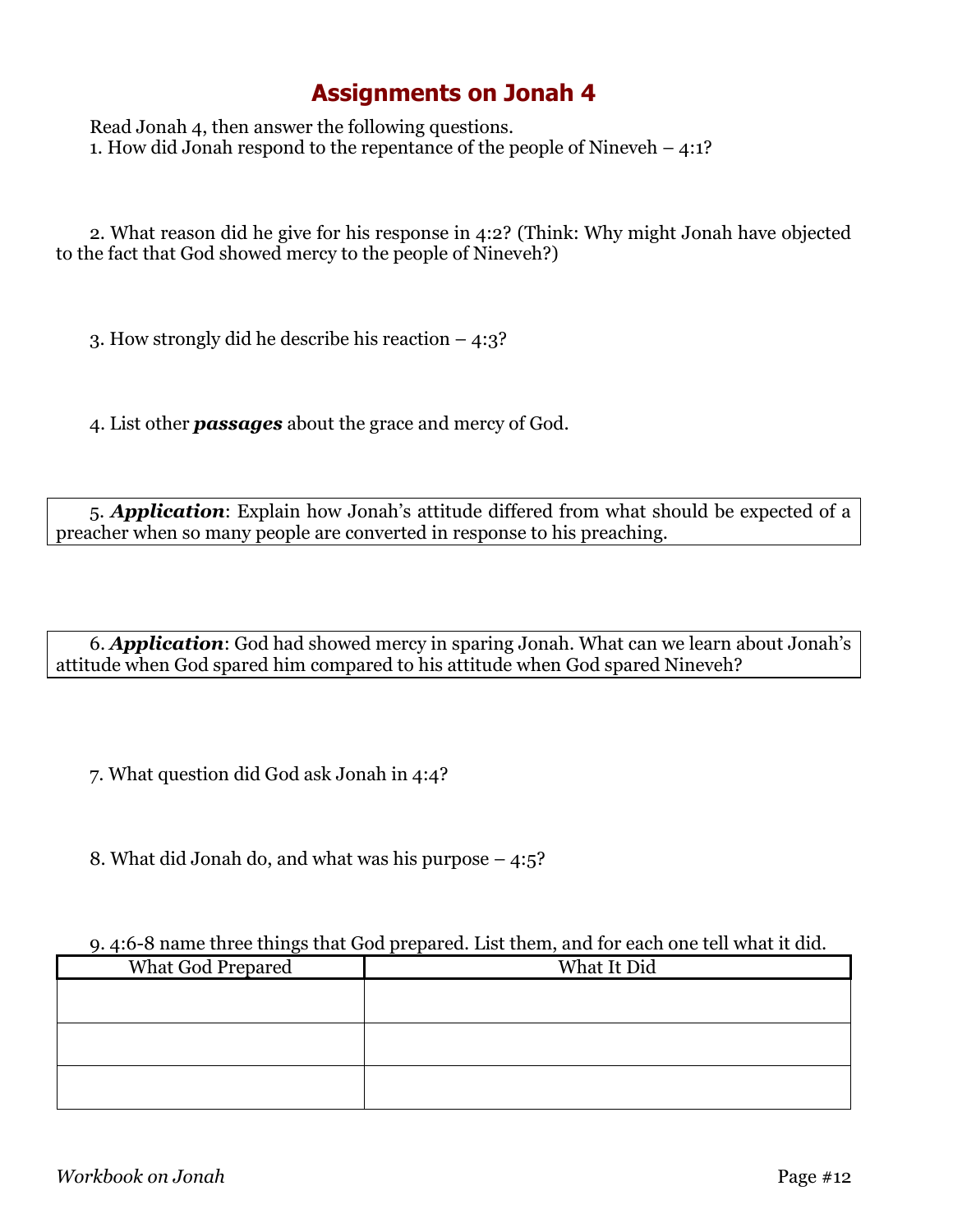10. List some other things that God had prepared earlier in the story in order to teach Jonah lessons. (Think: What can we learn about teaching methods?)

11. Describe Jonah's different reactions as the plant grew and as it died.

12. What did God ask Jonah in 4:9, and how did Jonah respond?

13. List the times in the story at which Jonah said he wished to die.

14. How did God describe the plant that had died – 4:10?

15. Explain how God used the plant to demonstrate His concern for the people of Nineveh – 4:11.

16. List other *passages* about the value of a soul and God's concern for the lost.

17. Compare Jonah's attitude to the attitude of the older brother in the story of the prodigal son (Luke 15).

18. List other *passages* that show the importance of spiritual matters compared to physical matters.

19. *Application*: What lessons should we learn from this story about the importance of proper spiritual priorities compared to physical things?